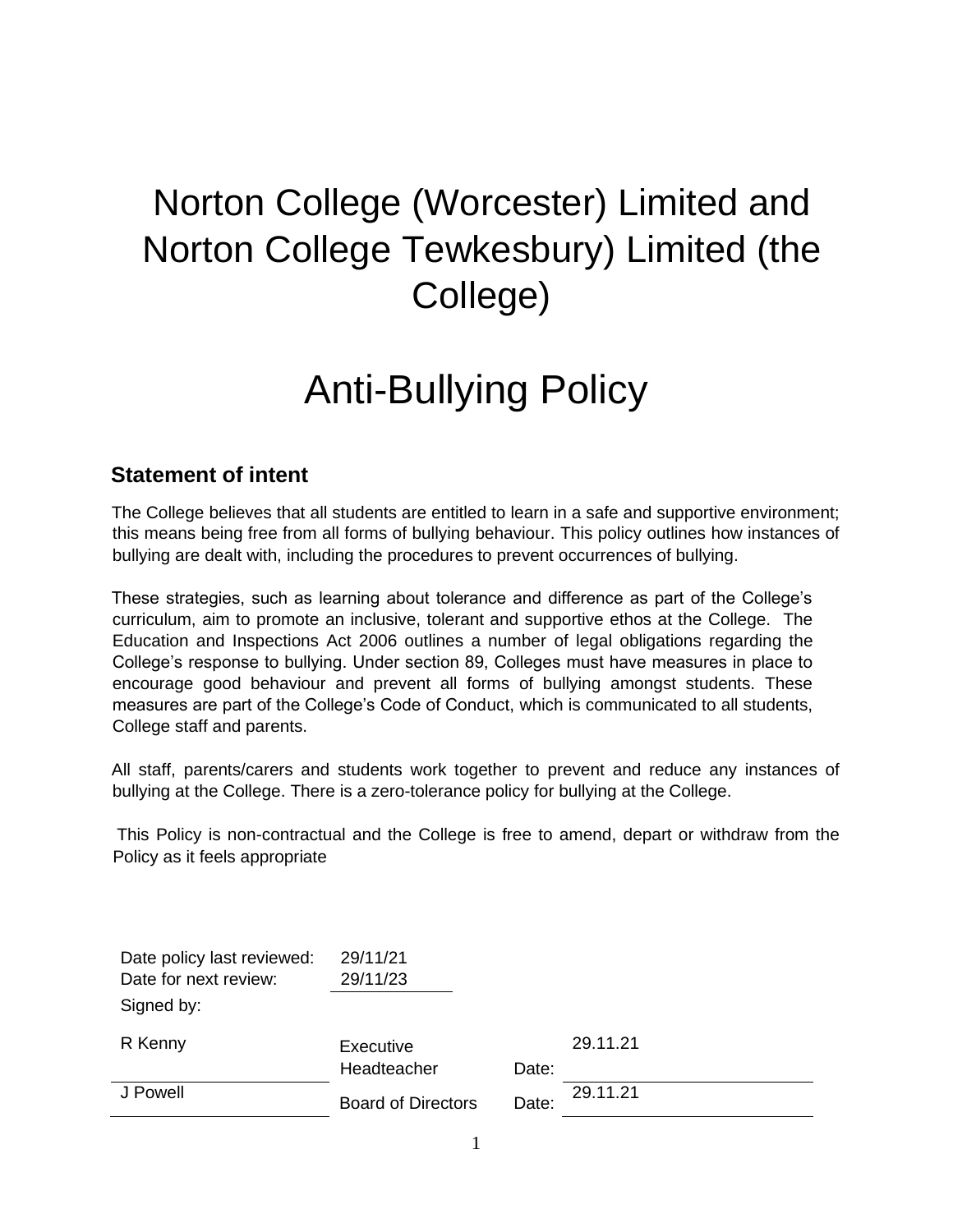#### **1. Legal framework**

- **1.1** This policy has due regard to legislation, including, but not limited to, the following:
	- Education and Inspections Act 2006
	- Equality Act 2010
	- Protection from Harassment Act 1997
	- Malicious Communications Act 1988
	- Public Order Act 1986
	- Communications Act 2003
	- Human Rights Act 1998
	- Crime and Disorder Act 1998
	- Education Act 2011 DfE (2017) 'Preventing and tackling bullying'
	- DfE (2021) 'Sexual violence and sexual harassment between children in schools and colleges'
	- DfE (2018) 'Mental health and wellbeing provision in schools'
	- DfE (2021) 'Keeping children safe in education 2021'
	- DfE (2020) 'Sharing nudes and semi-nudes: advice for education settings working with children and young people'

#### **2. Definitions**

**2.1** For the purpose of this policy, "bullying" is defined as persistent behaviour by an individual or group with the intention of verbally, physically, or emotionally harming another person or group.

- **2.2** Bullying is generally characterised by:
	- Repetition: Incidents are not one-offs; they are frequent and happen over a period of time.
	- Intent: The perpetrator(s) means to cause verbal, physical or emotional harm; it is not accidental.
	- Targeting: Bullying is generally targeted at a specific individual or group.
	- Power imbalance: Whether real or perceived, bullying is generally based on unequal power relations.

**2.3** Vulnerable students are more likely to be the target of bullying due to the attitudes and behaviours some young people have towards those who are different from themselves. Vulnerable pupils may include, but are not limited to:

- Pupils who are adopted.
- Pupils suffering from a health problem.
- Pupils with caring responsibilities.
- Pupils from socioeconomically disadvantaged backgrounds.

Students with certain characteristics are also more likely to be targets of bullying, including, but not limited to:

- Students who are LGBTQ+, or perceived to be LGBTQ+.
- Black, Asian and minority ethnic (BAME) students.
- Students with SEND.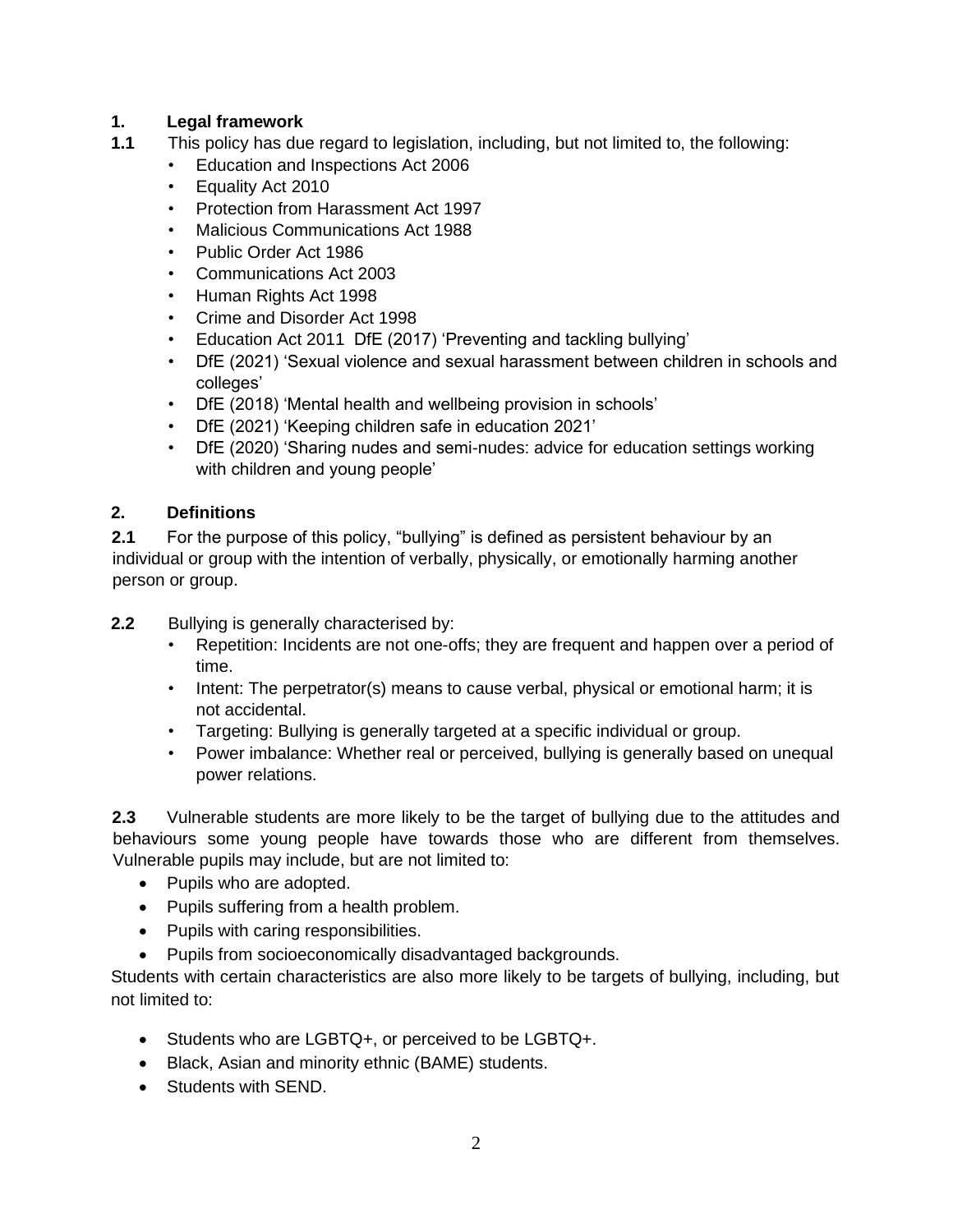#### **3. Key roles and responsibilities**

**3.1** The Board of Directors is responsible for:

- Evaluating and reviewing this policy to ensure that it does not discriminate against any pupils on the basis of their protected characteristics or backgrounds.
- The overall implementation and monitoring of this policy.
- Ensuring that the College adopts a tolerant and open-minded policy towards difference.
- Ensuring the College is inclusive.
- Analysing any bullying data to establish patterns and reviewing this policy in light of these.
- Appointing a safeguarding Director who will work with the DSL to ensure the policies and practices relating to safeguarding, including the prevention of cyberbullying, are being implemented effectively.

**3.2** The Executive Headteacher is responsible for:

- Reviewing and amending this policy, accounting for new legislation and government guidance, and using staff experience of dealing with bullying incidents in previous years to improve procedures.
- Keeping a record of all reported bullying incidents on CPOMs, including which type of bullying has occurred, to allow for proper analysis of the data collected.

**3.3** Head of School is responsible for:

- Arranging appropriate training for staff members.
- Corresponding and meeting with parents/carers where necessary.
- Providing a point of contact for students and parents/carers when more serious bullying incidents occur.

**3.4** All staff are responsible for:

- Being alert to social dynamics in the College.
- Being available for students who wish to report bullying.
- Being alert to possible bullying situations, particularly exclusion from friendship groups, and informing the Senior Leadership Team (SLT) of such observations.
- Refraining from stereotyping when dealing with bullying.
- Understanding the composition of student groups, showing sensitivity to those who have been the victims of bullying.
- Reporting any instances of bullying once they have been approached by a student for support.

#### **4. Types of bullying**

**4.1** Many different kinds of behaviour can be considered bullying and can be related to almost anything. Teasing another student because of their appearance, religion, ethnicity, gender, sexual-orientation, home life, culture, disability, or special educational needs are some of the types of bullying that can occur.

**4.2** Bullying is acted out through the following mediums:

• Verbally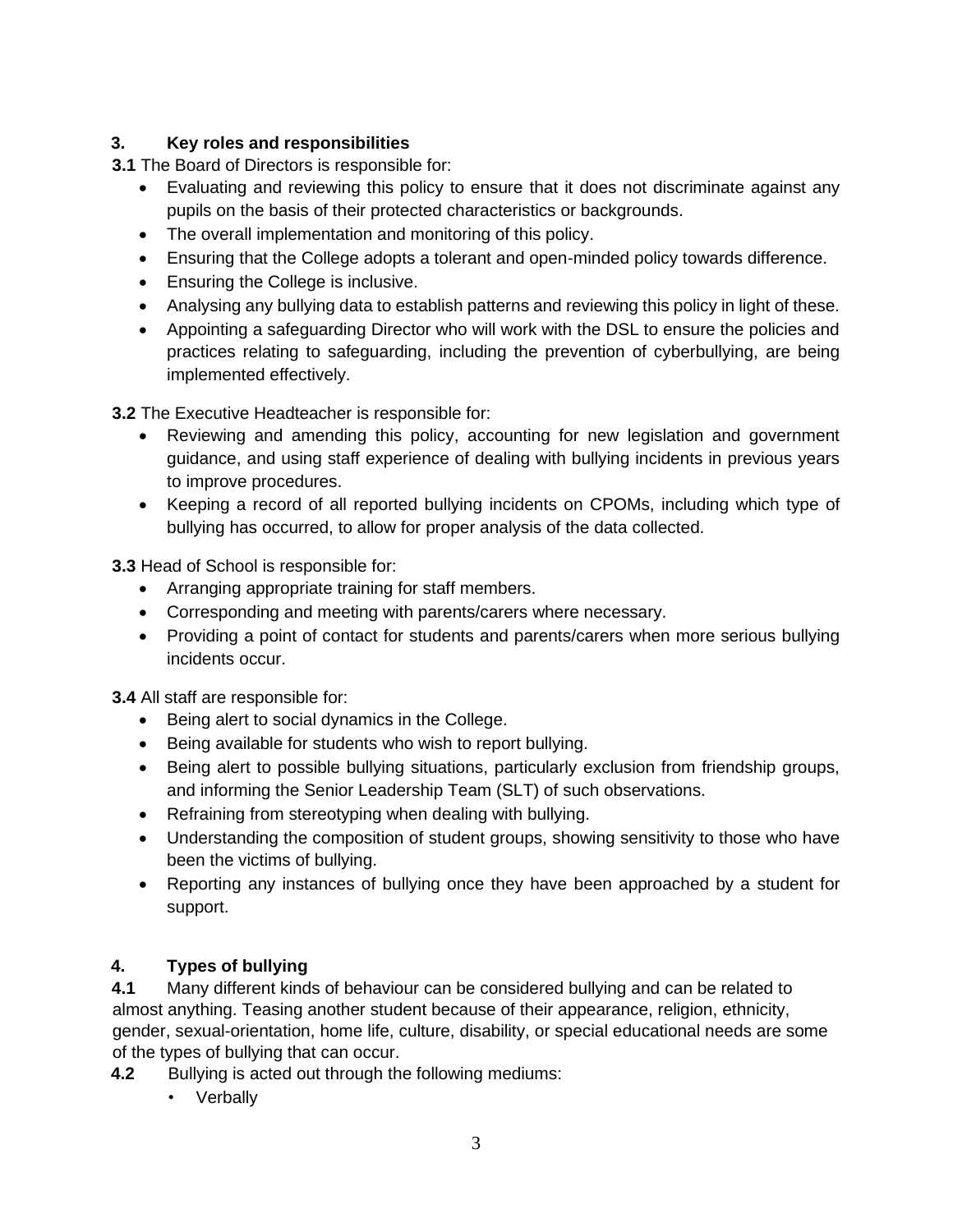- Physically
- Emotionally
- Online (Cyber)

**4.3** Racist bullying: Bullying another person based on their ethnic background, religion or skin colour. Racist bullying is a criminal offence under the Crime and Disorder Act 1998 and Public Order Act 1986.

**4.4** Homophobic bullying: Bullying another person because of their actual or perceived sexual orientation.

**4.5** Transphobic bullying: Bullying based on another person's gender 'variance' or for not conforming to dominant gender roles.

**4.6** Sexist bullying: Bullying based on sexist attitudes expressed in a way to demean, intimidate or harm another person because of their sex or gender. Sexist bullying may sometimes be characterised by inappropriate sexual behaviours.

**4.7** Sexual bullying: Bullying behaviour that has a physical, psychological, verbal or nonverbal sexual dimension/dynamic that subordinates, humiliates or intimidates another person. This is commonly underpinned by sexist attitudes or gender stereotypes.

**4.8** Ableist bullying: Bullying behaviour that focusses on another person's disability or support needs; this can include mocking the individual's disability or their needs, using derogatory words or slurs in relation to an individual's disability, or deliberately excluding an individual because of their disability.

**4.9** Prejudicial bullying: Bullying based on prejudices directed towards specific characteristics or experiences, e.g., religion or mental health issues.

**4.10** Relational bullying: Bullying that primarily constitutes of excluding, isolating and ostracising someone – usually through verbal and emotional bullying.

**4.11** Socioeconomic bullying: Bullying based on prejudices against the perceived social status of the victim, including, but not limited to, their economic status, their parents' occupations, their health or nutrition level, or the perceived "quality" of their clothing or belongings.

## **5. Statutory implications**

**5.1** The College understands that, under the Equality Act 2010, it has a responsibility to: eliminate unlawful discrimination, harassment, victimisation and any other conduct prohibited by the act; advance equality of opportunity between people who share a protected characteristic and people who do not share it; and foster good relations between people who share a protected characteristic and people who do not share it.

**5.2** The College understands that, under the Human Rights Act (HRA) 1998, it could have charges brought against it if it allows the rights of children and young people at the College to be breached by failing to take bullying seriously.

**5.3** Although bullying itself is not a criminal offence, some types of harassment, threatening behaviour and/or communications may be considered criminal offences:

• Under the Malicious Communications Act 1988, it is an offence for a person to electronically communicate with another person with the intent to cause distress or anxiety, or in a way which conveys a message which is indecent or grossly offensive,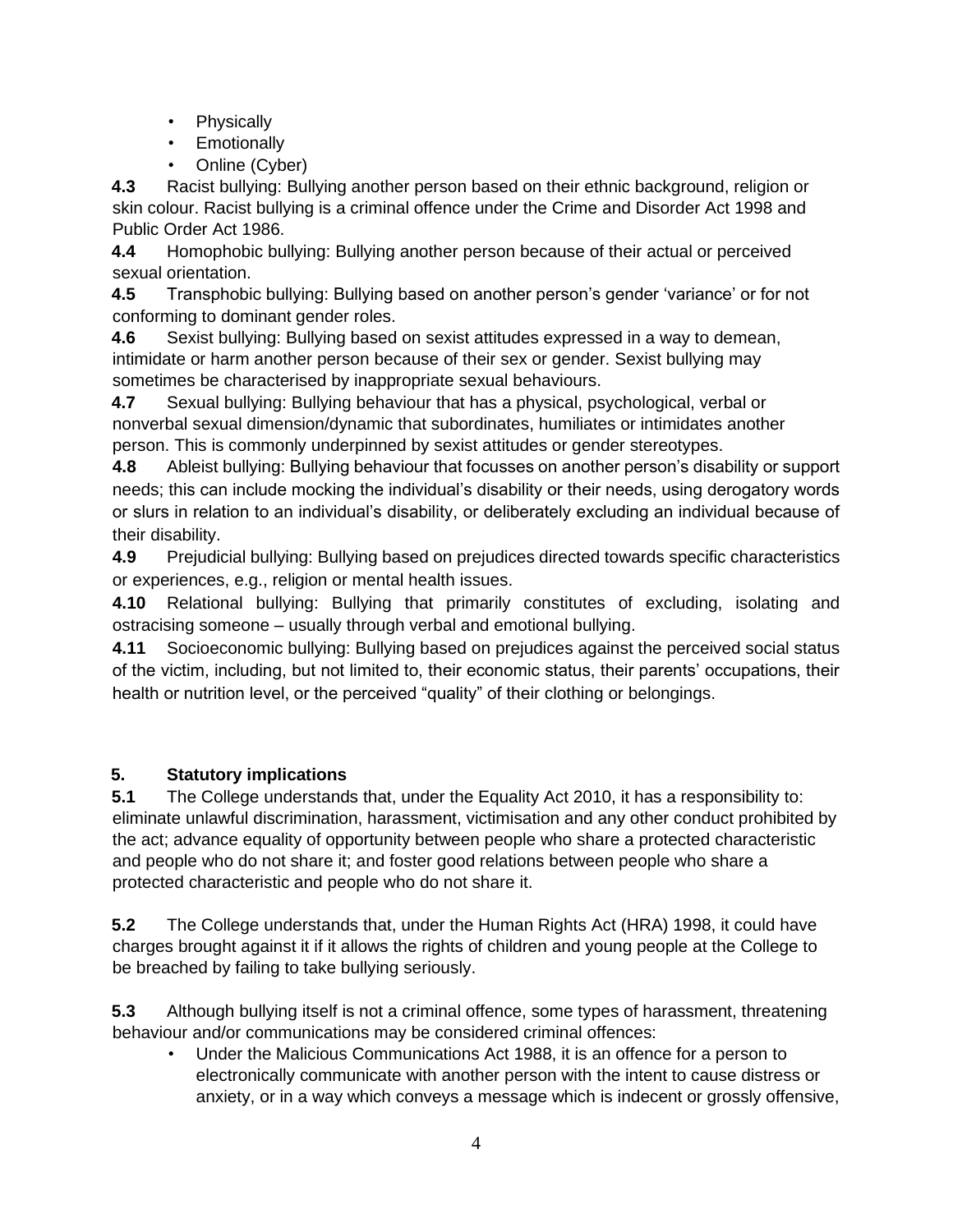a threat, or contains information which is false and known or believed to be false by the sender.

- The Protection from Harassment Act 1997 makes it an offence to knowingly pursue any course of conduct amounting to harassment.
- Section 127 of the Communications Act 2003 makes it an offence to send, by means of a public electronic communications network, a message, or other matter, that is grossly offensive or of an indecent, obscene or menacing character. It is unlawful to disseminate defamatory information through any media, including internet sites.
- Other forms of bullying which are illegal and should be reported to the police include: violence or assault, theft, repeated harassment or intimidation and hate crimes.

#### **6. Prevention**

**6.1** The College will clearly communicate a whole-school commitment to addressing bullying in the form of a written statement which will be regularly promoted across the whole college.

All members of the College will be made aware of this policy and their responsibilities in relation to it. All staff members will receive training on identifying and dealing with the different types of bullying.

**6.2** All types of bullying will be discussed as part of the RSE and health education curriculum. Staff will encourage student cooperation and the development of interpersonal skills using group and pair work.

**6.3** Diversity, difference and respect for others will be promoted and celebrated through various lessons. Opportunities to extend friendship groups and interactive skills will be provided through participation in pastoral/social events, e.g. off site visits, sporting activities and onsite co-operation activities.

**6.4** The College will be alert to, and address, any mental health and wellbeing issues amongst students, as these can be a cause, or a result, of bullying behaviour.

**6.5** The College will ensure potential perpetrators are given support as required, so their educational, emotional and social development is not negatively influenced by outside factors, e.g. mental health issues.

#### **7. Signs of bullying**

- **7.1** Staff will be alert to the following signs that may indicate a student is a victim of bullying:
	- Unwillingness to attend College or truancy
	- Becoming anxious or lacking confidence
	- Saying that they feel ill in the morning
	- Decreased involvement in academic work
	- Returning home with torn clothes or damaged possessions
	- Missing possessions
	- Missing money
	- Asking for extra money or stealing
	- Cuts or bruises
	- Lack of appetite
	- Unwillingness to use the internet or mobile devices
	- Becoming agitated when receiving calls or text messages
	- Lack of eye contact
	- Becoming short tempered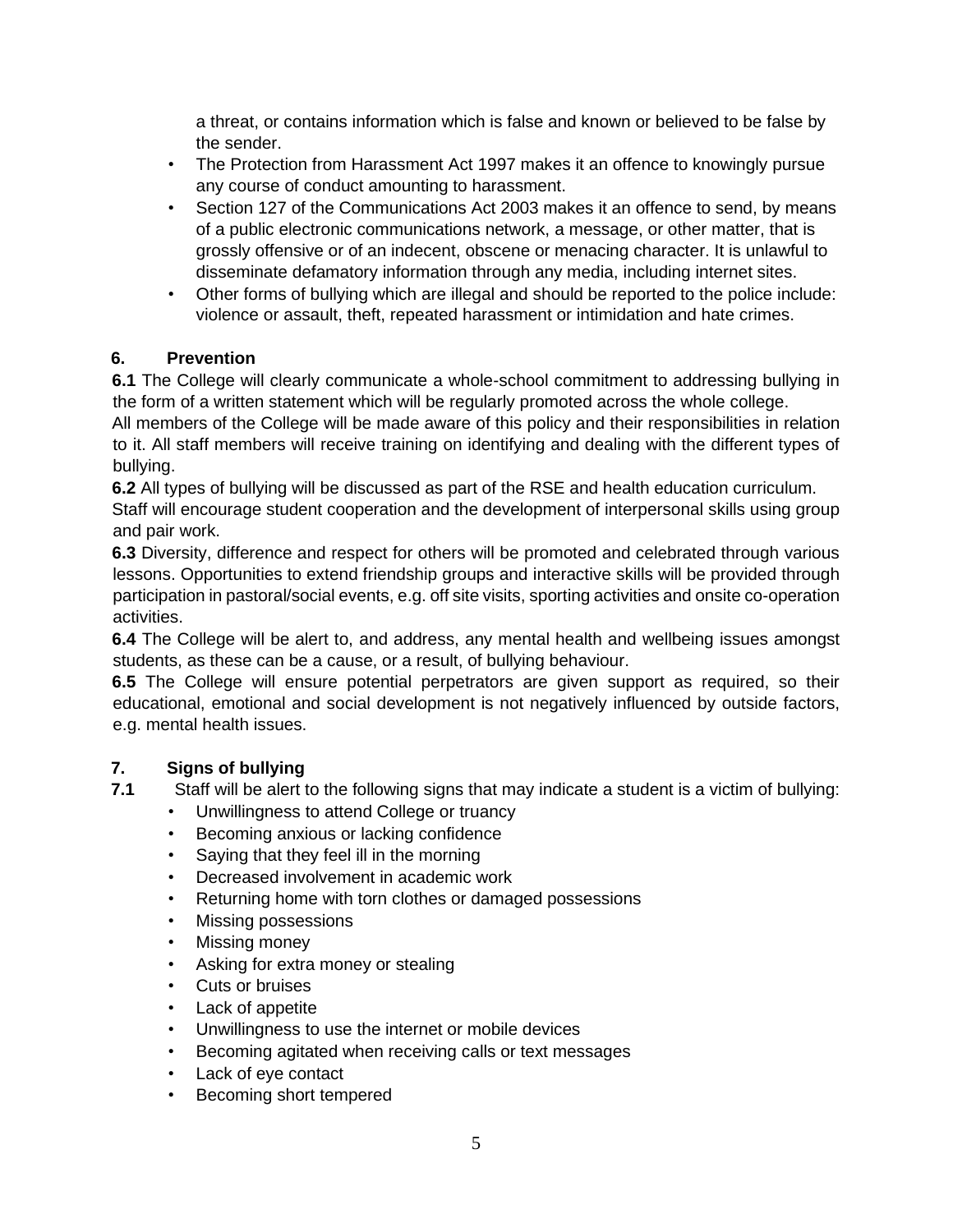• Change in behaviour and attitude at home

**7.2** Although the signs outlined above may not be due to bullying, they may be due to deeper social, emotional or mental health issues, so are still worth investigating.

**7.3** Students who display a significant number of these signs are approached by a member of staff, in order to determine the underlying issues, whether they are due to bullying or other issues.

#### **8. Staff principles**

**8.1** The College will ensure that prevention is a prominent aspect of its anti-bullying vision.

**8.2** Staff will treat reports of bullying seriously and will not ignore signs of suspected bullying.

**8.3** Staff will act immediately when they become aware of a bullying incident. Unpleasantness from one student towards another will always be challenged and will never be ignored.

**8.4** Staff will always respect students' privacy, and information about specific instances of bullying is not discussed with others, unless the student has given consent, or there is a safeguarding concern. If a member of staff believes a student is in danger, e.g. of being hurt, they will inform the DSL immediately.

**8.5** Follow-up support will be given to both the victim and perpetrator in the months following an incident to ensure all bullying has stopped.

#### **9. Preventing peer-on-peer sexual abuse**

**9.1** The College has a zero-tolerance approach to all forms of peer-on-peer abuse, including sexual harassment and sexual violence.

**9.2** To prevent peer-on-peer abuse and address the wider societal factors that can influence behaviour, the College will educate students about abuse, its forms, and the importance of discussing any concerns and respecting others through the curriculum and PSHE lessons, in line with the Prevention section of this policy.

**9.3** All staff will be aware that students of any age and gender are capable of abusing their peers. Staff will take all instances of peer-on-peer abuse equally seriously regardless of the characteristics of the perpetrators or victims, will never tolerate abuse as "banter" or "part of growing up", and will never justify sexual harassment, e.g. as "boys being boys", as this can foster a culture of unacceptable behaviours.

Staff will also be aware that peer-on-peer abuse can be manifested in many ways, including sexting, sexual harassment and assault, and hazing- or initiation-type violence.

**9.4** Students will be made aware of how to raise concerns or make a report and how any reports will be handled – this includes the process for reporting concerns about friends or peers. If a student has been harmed, is in immediate danger or is at risk of harm, a referral may be made to children's social care services (CSCS), where the DSL deems this appropriate in the circumstances.

#### **10. Cyber bullying**

**10.1** Cyberbullying can take many forms and can go even further than face-to-face bullying by invading personal space and home life, and can target more than one person. It can also take place across age groups and target students, staff and others, and may take place inside College, within the wider community, at home or when travelling. It can sometimes draw bystanders into being accessories.

**10.2** Cyberbullying can include the following: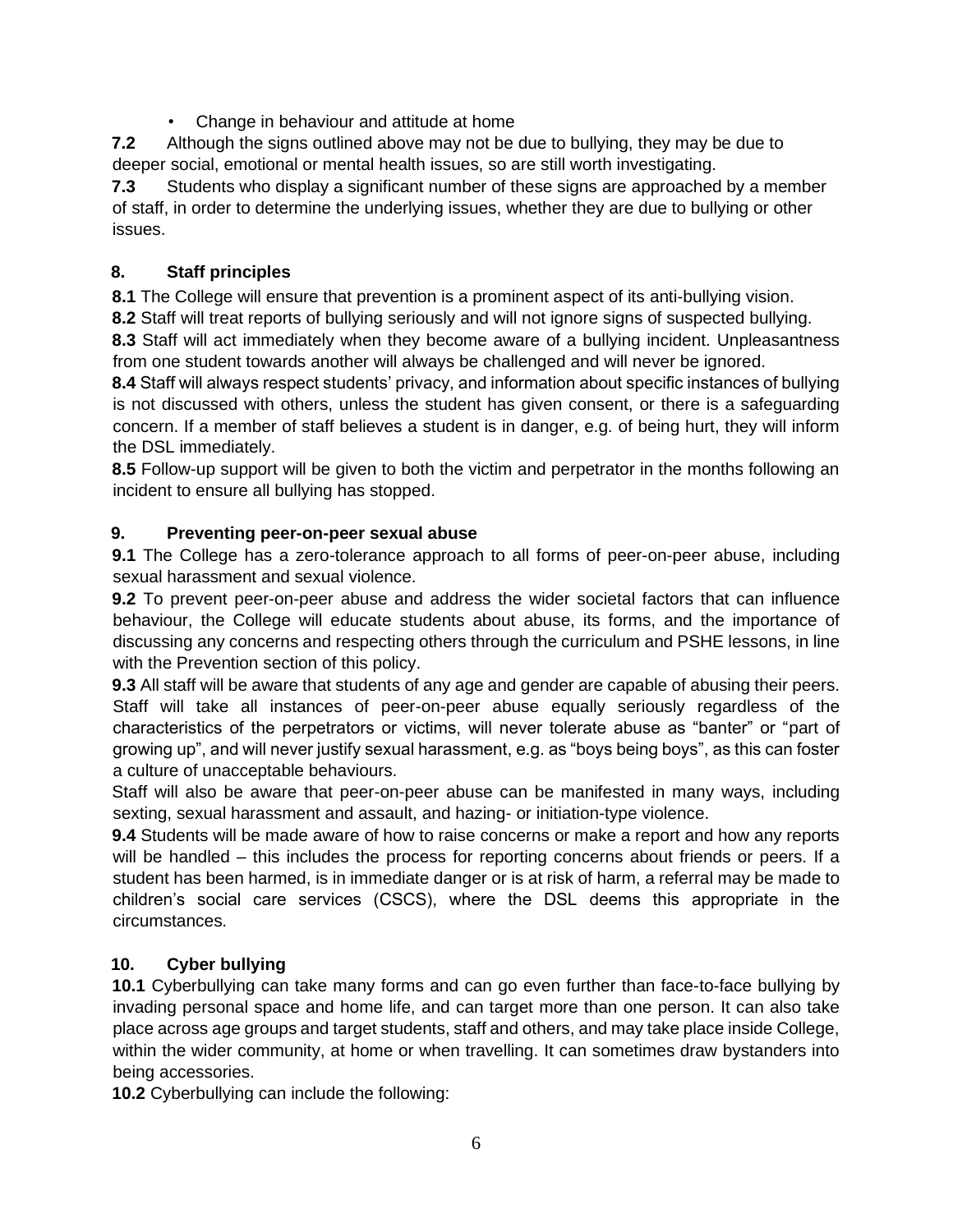- Threatening, intimidating or upsetting text messages
- Threatening or embarrassing pictures and video clips
- Disclosure of private sexual photographs or videos with the intent to cause distress
- Silent or abusive phone calls
- Using the victim's phone to harass others, to make them think the victim is responsible
- Threatening or bullying emails, possibly sent using a pseudonym or someone else's name
- Menacing or upsetting responses to someone in a chatroom
- Unpleasant messages sent via instant messaging
- Unpleasant or defamatory information posted to blogs, personal websites and social networking sites, e.g. Facebook

**10.3** The College has a zero-tolerance approach to cyberbullying. The College views cyberbullying with the same severity as any other form of bullying and will follow the sanctions set out in section 12 this policy if they become aware of any incidents.

**10.4** All members of staff will receive training on an **annual** basis on the signs of cyberbullying, in order to identify pupils who may be experiencing issues and intervene effectively.

**10.5** Many of the signs of cyberbullying will be similar to those found in the 'Signs of bullying' section of this policy; however, staff will be alert to the following signs that may indicate a student is being cyberbullied:

- Avoiding use of the computer
- Being on their phone routinely
- Becoming agitated when receiving calls or text messages
- **10.6** Staff will also be alert to the following signs which may indicate that a pupil is cyberbullying others:
	- Avoiding using the computer or turning off the screen when someone is near
	- Acting in a secretive manner when using the computer or mobile phone
	- Spending excessive amounts of time on the computer or mobile phone
	- Becoming upset or angry when the computer or mobile phone is taken away

**10.7** Staff will be aware that a cyberbullying incident might include features different to other forms of bullying, prompting a particular response. Significant differences may include the following:

- **Possible extensive scale and scope** –students may be bullied on multiple platforms and using multiple different methods that are made possible by virtue of the bullying taking place online
- **The anytime and anywhere nature of cyberbullying** students may not have an escape from the torment when they are at home due to the bullying continuing through technology at all times
- The person being bullied might not know who the perpetrator is it is easy for individuals to remain anonymous online and on social media, and students may be bullied by someone who is concealing their own identity
- **The perpetrator might not realise that their actions are bullying** sometimes, the culture of social media, and the inability to see the impact that words are having on someone, may lead to pupils crossing boundaries without realising
- **The victim of the bullying may have evidence of what has happened**  students may have taken screenshots of bullying, or there may be a digital footprint that can identify the perpetrator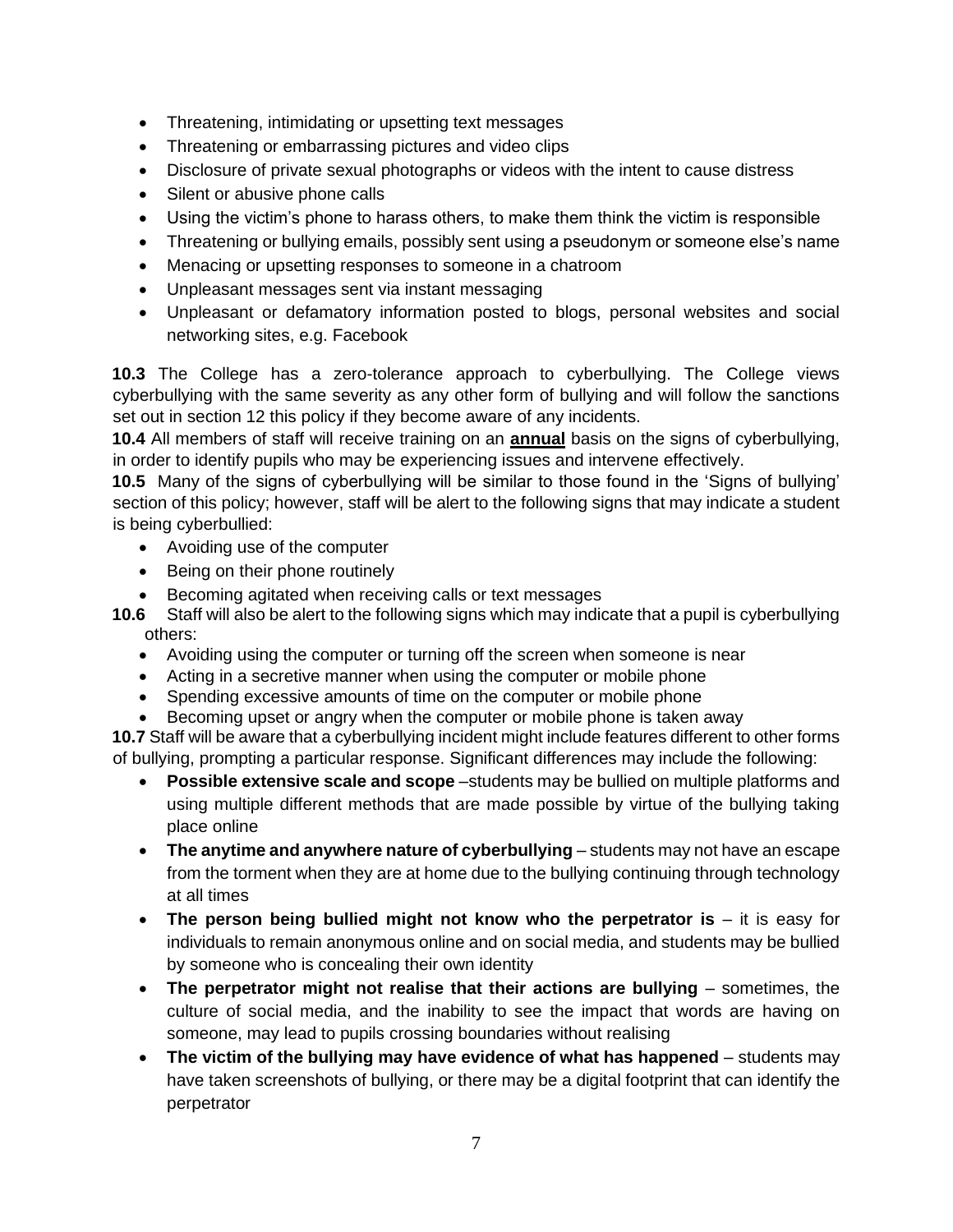**10.8** The College will support students who have been victims of cyberbullying by holding formal and informal discussions with the student about their feelings and whether the bullying has stopped.

**10.9** In accordance with the Education Act 2011, the College has the right to examine and delete files from students' personal devices, e.g. mobiles phones, where there is good reason to do so. This power applies to all schools and there is no need to have parental consent to search through a young person's mobile phone.

#### **11. Procedures**

**11.1** Minor incidents are reported to the Pastoral Manager, who investigates the incident, sets appropriate sanctions for the perpetrator and informs SLT in writing of the incident and outcome via the afternoon briefing notes or on CPOMs.

**11.2** When investigating a bullying incident, the following procedures are adopted:

- The victim, alleged bully and witnesses are all interviewed separately
- Members of staff ensure that there is no possibility of contact between the Students being interviewed, including electronic communication
- If a Student is injured, members of staff take the Student immediately to a College First Aider for a medical opinion on the extent of their injuries
- A room is used that allows for privacy during interviews
- A witness is used for serious incidents
- If appropriate, the alleged bully, the victim and witnesses, are asked to write down details of the incident; this may need prompting with questions from the member of staff to obtain the full picture
- The Head of School will gather evidence of a cyberbullying incident; this may involve text messages, emails, photos, etc provided by the victim.
- Premature assumptions are not made, as it is important not to be judgemental at this stage
- Members of staff listen carefully to all accounts, being non-confrontational and not attaching blame until the investigation is complete
- All concerned students are informed that they must not discuss the interview with other students

**11.3** Due to the potential for sexist, transphobic and sexual bullying to be characterised by inappropriate sexual behaviour, staff members involved in dealing with the incident are required to consider whether there is a need for safeguarding processes to be implemented.

#### **12. Sanctions**

**12.1** If the Head of School is satisfied that bullying did take place, the student will be helped to understand the consequences of their actions and warned that there must be no further incidents. The Head of School will apply the 'no blame' principles.

**12.2** The Head of School informs the student that he expects student to 'put things right' and will take the student through this process using the 'no blame' approach. Sanctions will not be issued at this point as it is recognised that this option hasn't been effective in the past. The Head of School will outline potential consequences if the behaviour continues.

**12.3** If possible, the Head of School will attempt reconciliation and will obtain a genuine apology from the bully. This will either be in writing to the victim (and/or witnesses if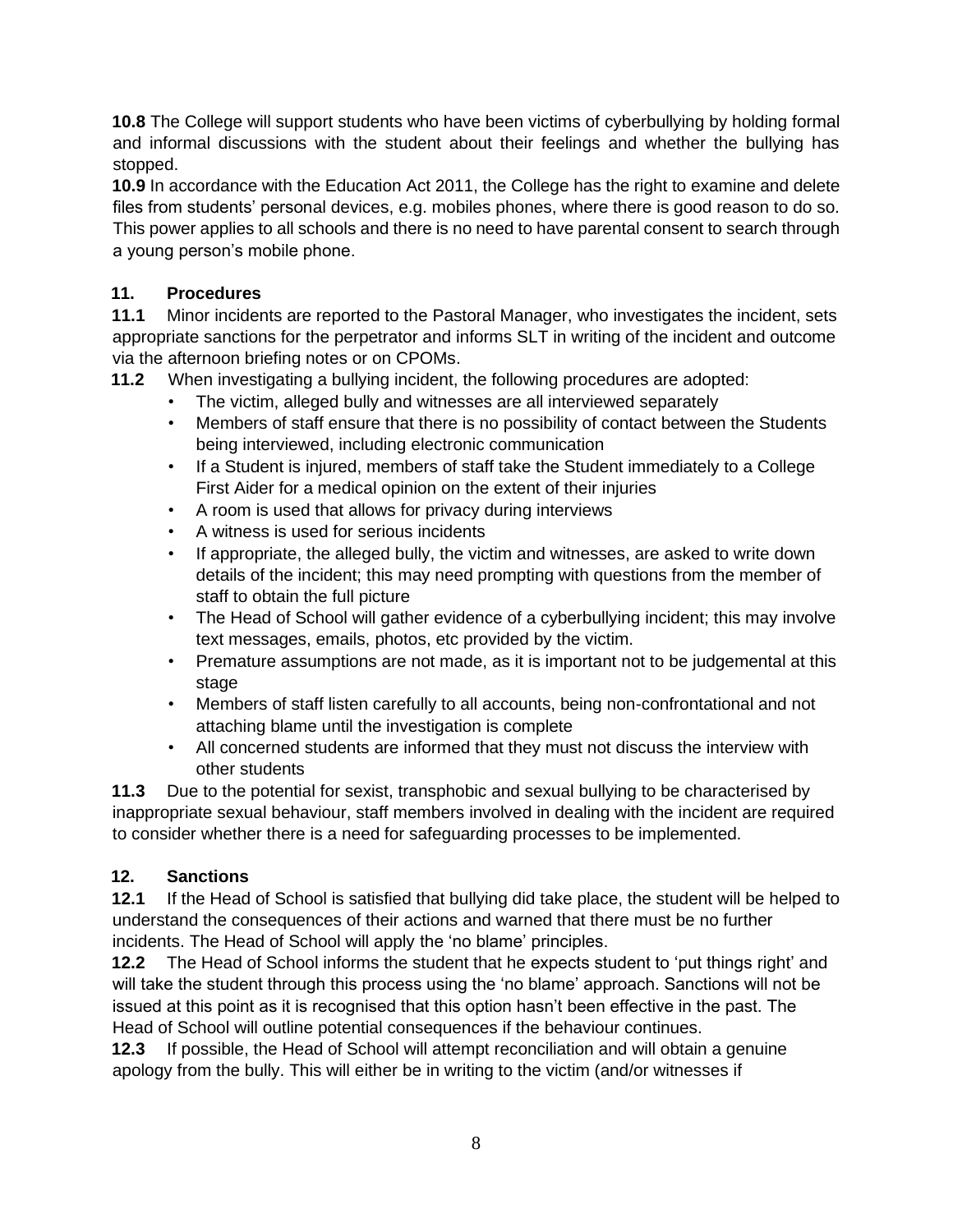appropriate), or face-to-face, but only with the victim's full consent. Discretion is used here; victims will never feel pressured into a face-to-face meeting with the bully.

**12.4** The perpetrator is made to realise, by senior staff using the 'no blame' approach that some students do not appreciate the distress they are causing, and that they should change their behaviour.

**12.5** Parents are informed of bullying incidents and what action is being taken.

**12.6** The Pastoral Manager and all staff informally monitors the students involved for the foreseeable future.

**12.7** The College will avoid unnecessarily criminalising students for bullying or abusive behaviour where possible, as young people with criminal records face stigma and discrimination in future aspects of their lives. The College's focus when handling perpetrators will be supporting them to develop more positive behaviours and to refrain from abusive and bullying behaviours in the future.

**12.8** The College will remain cognisant of the fact that continued access to college can be important for rehabilitation of harmful behaviour, and will not exclude students unless as a last resort.

## **13. Support**

**13.1** In the event of bullying, victims will be offered the following support:

- Emotional support and reassurance from an emotionally available staff member.
- Reassurance that it was right to report the incident and that appropriate action will be taken
- Liaison with their parents/carers to ensure a continuous dialogue of support
- Advice not to retaliate or reply, but to keep the evidence and show or give it to their parent/carer or a member of staff
- Advice on aspects of online safety, in the event of cyberbullying, to prevent re-occurrence, including, where appropriate, discussion with their parents/carers to evaluate their online habits and age-appropriate advice on how the perpetrator might be blocked online
- Discussion with their parent/carer on whether police action is required (except in serious cases of child exploitation or abuse where the police may be contacted without discussion with parents)
- **13.2** Staff, particularly the DSL, will work with the victim to build resilience, e.g. by offering emotional support.

#### **14. Follow up support**

**14.1** The progress of both the bully and the victim are monitored by the Pastoral Manager. One-on-one sessions to discuss how they are progressing may be appropriate.

**14.2** If appropriate, follow-up correspondence is arranged with parents/carers after the incident.

- **14.3** Students who have been bullied are supported in the following ways:
	- Being listened to
	- Having an immediate opportunity to meet with the Pastoral Manager or a member of staff of their choice
	- Being reassured
	- Being offered continued support
	- Being offered counselling, where appropriate